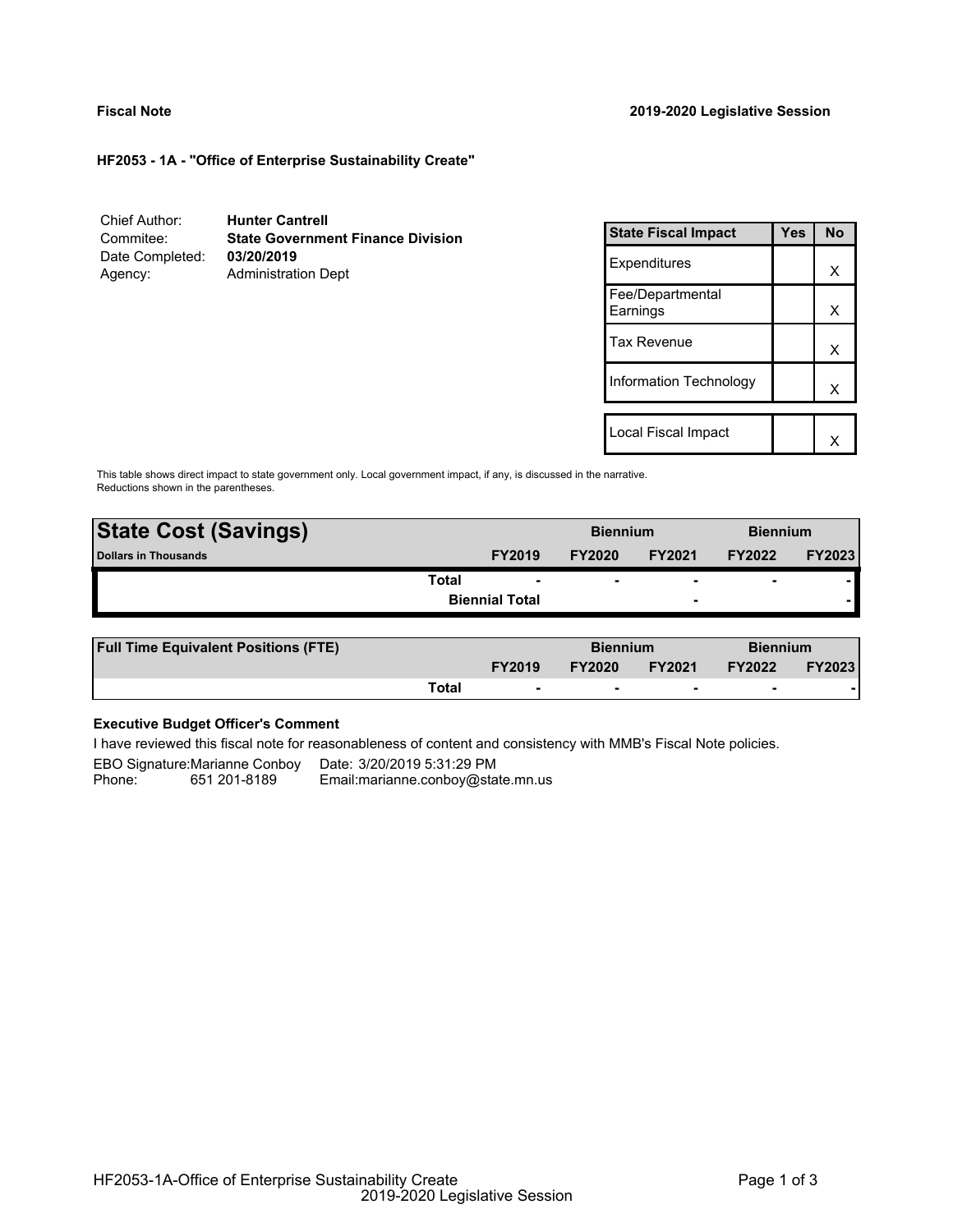## **State Cost (Savings) Calculation Details**

This table shows direct impact to state government only. Local government impact, if any, is discussed in the narrative. Reductions are shown in parentheses.

\*Transfers In/Out and Absorbed Costs are only displayed when reported.

| State Cost (Savings) = 1-2                        |              |                       | <b>Biennium</b> |                          | <b>Biennium</b> |               |
|---------------------------------------------------|--------------|-----------------------|-----------------|--------------------------|-----------------|---------------|
| <b>Dollars in Thousands</b>                       |              | <b>FY2019</b>         | <b>FY2020</b>   | <b>FY2021</b>            | <b>FY2022</b>   | <b>FY2023</b> |
|                                                   | <b>Total</b> |                       |                 |                          |                 |               |
|                                                   |              | <b>Biennial Total</b> |                 | -                        |                 |               |
| 1 - Expenditures, Absorbed Costs*, Transfers Out* |              |                       |                 |                          |                 |               |
|                                                   | <b>Total</b> | ٠                     | ۰               | $\overline{\phantom{0}}$ | ۰               |               |
|                                                   |              | <b>Biennial Total</b> |                 | ٠                        |                 |               |
| 2 - Revenues, Transfers In*                       |              |                       |                 |                          |                 |               |
|                                                   | <b>Total</b> | -                     | ۰               | ۰                        | ۰               |               |
|                                                   |              | <b>Biennial Total</b> |                 | ۰                        |                 | ۰             |

## **Bill Description**

This bill establishes an Office of Enterprise Sustainability as a statutory entity within the Department of Administration. The office is required to engage in a number of activities that track and reduce the impacts of state government has on the environment.

## **Assumptions**

This bill codifies a program already in place and has no fiscal impact.

The Office of Enterprise Sustainability (OES) has been operational since FY17. The Office has been, and will continue to be, funded by interagency agreements with all cabinet level agencies assessed on a per FTE basis.

#### **Expenditure and/or Revenue Formula**

#### **Long-Term Fiscal Considerations**

Admin expects that state agencies will continue to pay for the Office of Enterprise Sustainability through interagency agreements.

## **Local Fiscal Impact**

### **References/Sources**

Erin Campbell, Assistant Commissioner Facilities and Enterprise Services, Department of Administration

**Agency Contact:** Erin Campbell 651 201 2561